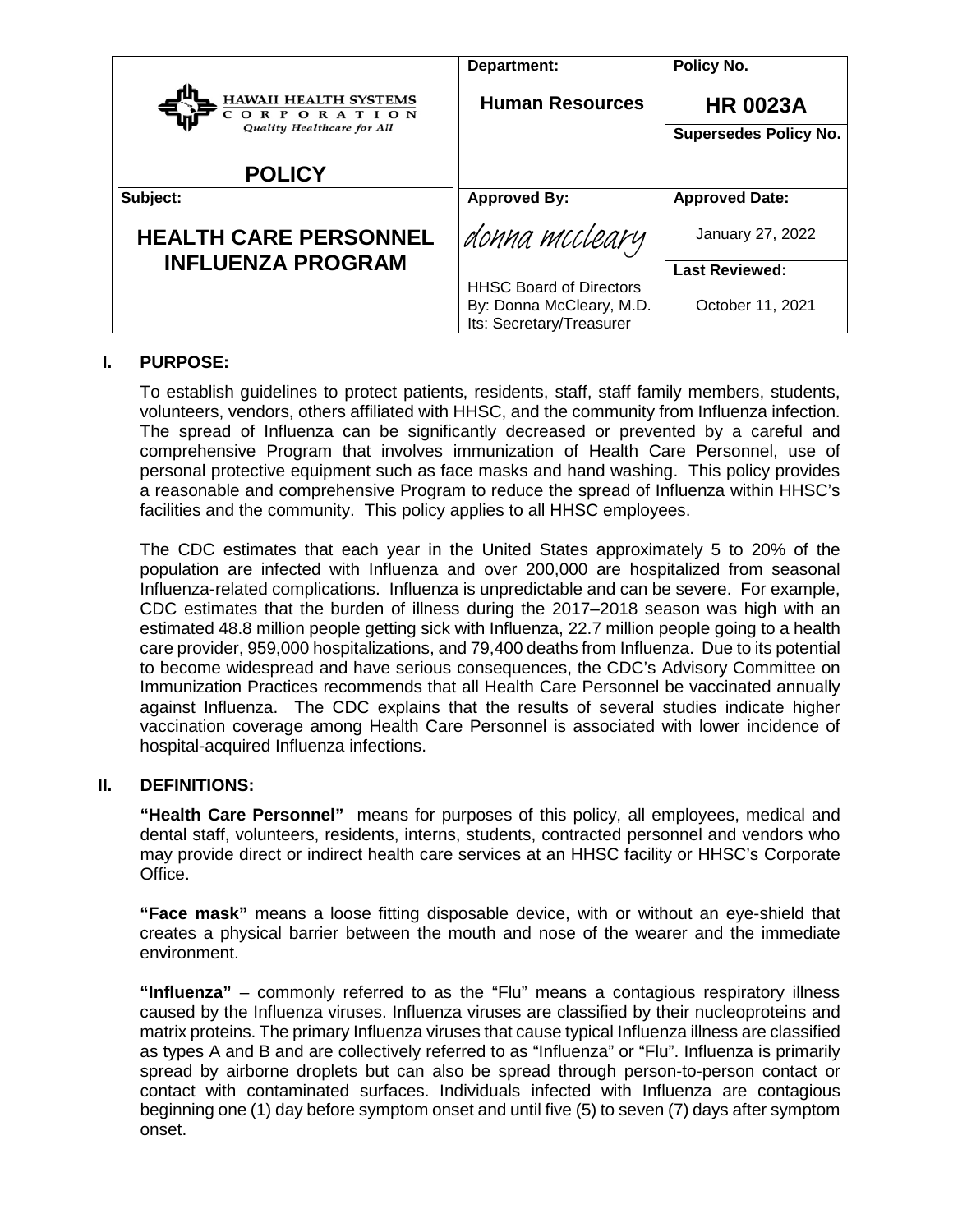**"Influenza-like-illness ("ILI")** means an acute respiratory infection that may include, but is not limited to, the following signs and symptoms: fever  $\geq 100^{\circ}F$  ( $\geq 37.8^{\circ}C$ ) oral or equivalent, and cough or sore throat, or both (in the absence of a known cause other than Influenza).

**"Influenza season"** means, the period between October 1 and March 31, according to the Centers for Disease Control and Prevention ("CDC"), although the exact timing and duration of the Flu season often varies. For tropical climates, Flu season may occur throughout the year. Due to Hawaii's tropical climate and high volume of tourism, HHSC shall define "Influenza season" based on the Hawaii Department of Health's Influenza Surveillance Program ("DOH Program") data and the number of Influenza cases in each facility. For purposes of this policy, HHSC's "Influenza season" may occur throughout the year and shall begin when each respective facility's value for outpatient visits related to ILI reaches or exceeds 4%, or both, and shall end when the same value is below 4%, as determined by each individual HHSC facility.

**"Facility Influenza Outbreak"** means that regardless of whether it is Influenza season, the medical staff and infection control professionals at HHSC's facilities may declare a Facility Influenza Outbreak when cases of Influenza in admitted patients or staff, or both, increase significantly within a short period of time suggesting transmission within the facility. The Facility Influenza Outbreak will be declared over when new cases related to the outbreak cease to be identified.

**"Clinical Care Areas"** means all areas of HHSC facilities that involve the care or provision of services to patients or residents including, but not limited to, hospitals, outpatient clinics and long term care facilities. Clinical Care Areas may include, but are not limited to, areas where patients or residents: (1) are evaluated, imaged, tested, or treated or (2) wait to be seen.

**"Medical contraindication"** means a contraindication is a condition or factor that serves as a reason to withhold a certain medical treatment due to the harm that it would cause the patient.

# **III. POLICY:**

HHSC shall offer Influenza vaccinations to all Health Care Personnel free of charge. HHSC encourages all Health Care Personnel to obtain Influenza vaccinations. Receiving an Influenza vaccination shall be on a voluntary basis for all Health Care Personnel. For Health Care Personnel who do not have a medical contraindication and choose not to receive the Influenza vaccination, HHSC's facilities shall provide education and information about Influenza and the Influenza vaccination.

In the event of a vaccination shortage, HHSC shall offer Influenza vaccinations to Health Care Personnel based on job function and risk of exposure to Influenza. Health Care Personnel whose job functions involve direct hands-on care with prolonged face-to-face contact with patients or residents, care for patients or residents at high risk for complications from Influenza or have the highest risk of exposure to patients or residents with Influenza, or any of the aforementioned, shall be given highest priority in the event of a vaccination shortage.

The medical staff and infection control professionals at HHSC's facilities may declare a Facility Influenza Outbreak.

Health Care Personnel who: (1) cannot receive Influenza vaccination due to a medical contraindication or (2) choose not to receive the Influenza vaccination shall comply with their facility's policy and procedures related to the use of face masks at all times in clinical care areas throughout the duration of Influenza Season or Facility Influenza Outbreak to ensure the safety of HHSC's patients, residents, and employees. Health Care Personnel shall